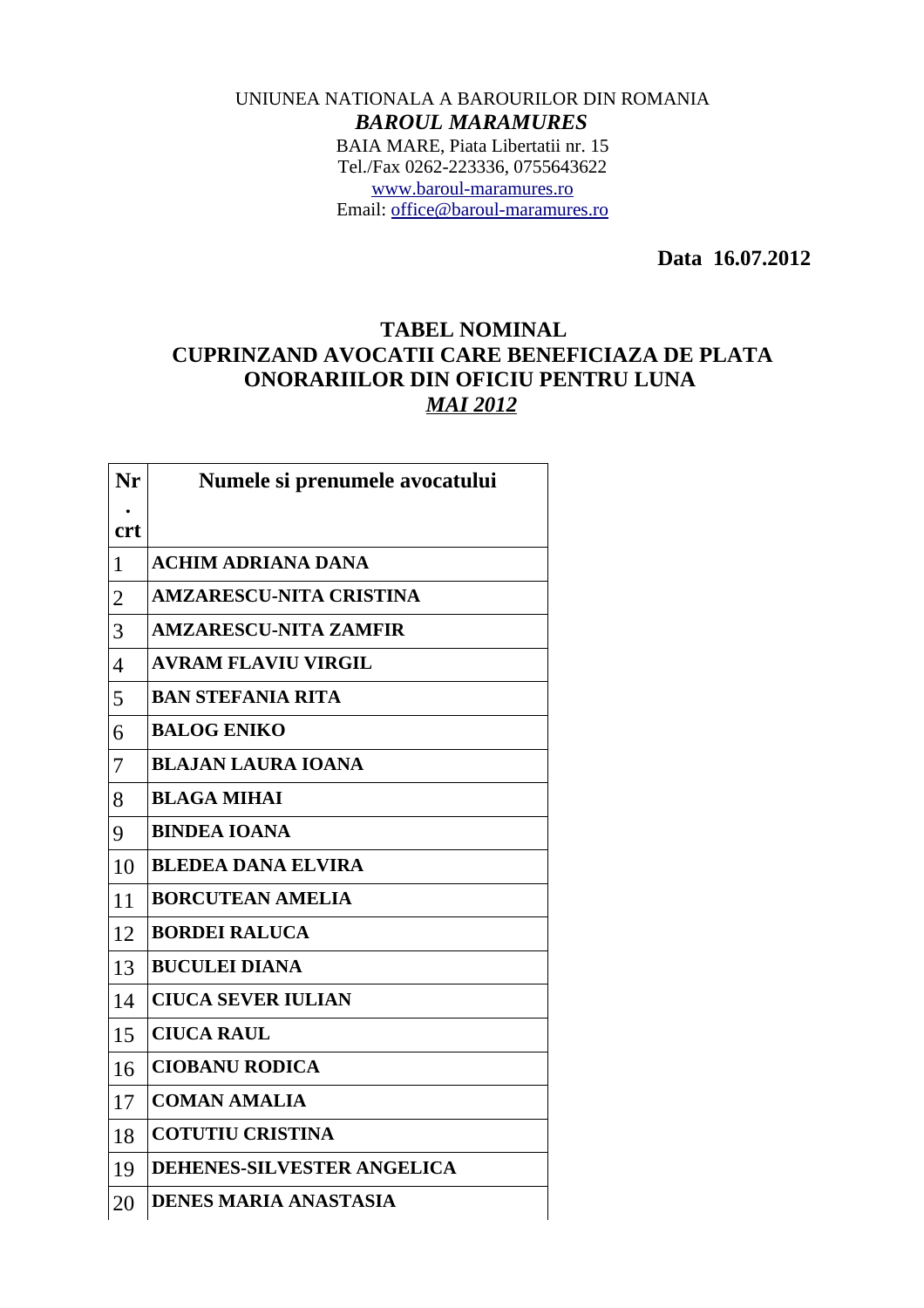| 21 | DRAGOMIR IULIANA ELENA        |
|----|-------------------------------|
| 22 | DINDILIGAN ROMAN ROXANA       |
| 23 | <b>FARCAS MADALINA</b>        |
| 24 | <b>GHIRAN CLAUDIA</b>         |
| 25 | <b>GIURGIU ADRIAN</b>         |
| 26 | <b>GIURGIU LIANA</b>          |
| 27 | <b>GORON ANAMARIA</b>         |
| 28 | <b>HORGOS RAZVAN</b>          |
| 29 | <b>IACOB DIANA</b>            |
| 30 | <b>IACOB NATALIA</b>          |
| 31 | <b>ILEA DELIA MARIA</b>       |
| 32 | <b>ILUTI ALINA</b>            |
| 33 | <b>INDRE LIVIU</b>            |
| 34 | <b>LABICI MIHAI</b>           |
| 35 | <b>LADANYI HORGOS ANDREEA</b> |
| 36 | <b>LIBOTEAN IONELA</b>        |
| 37 | <b>LUPSE MARINELA</b>         |
| 38 | <b>MARIS ALEXANDRA</b>        |
| 39 | <b>MAROZSAN RALUCA</b>        |
| 40 | <b>MIHALCA DELIA</b>          |
| 41 | <b>MOTOC ANDRADA</b>          |
| 42 | <b>OLAR IULIA</b>             |
| 43 | <b>ONITA IVASCU ADRIAN</b>    |
| 44 | PETRAN MANUELA                |
| 45 | <b>POP ESCU OVIDIU HORIA</b>  |
| 46 | <b>RADU CRISTIAN</b>          |
| 47 | <b>RADU VALENTIN</b>          |
| 48 | <b>RADU EMIL OVIDIU</b>       |
| 49 | <b>RATIU SIMONA</b>           |
| 50 | <b>SABOU ANCA</b>             |
| 51 | <b>SCIUCHIN MIHAELA</b>       |
| 52 | <b>SKERHAK L. DANIELA</b>     |
| 53 | <b>SUSTIC TOADER PETRE</b>    |